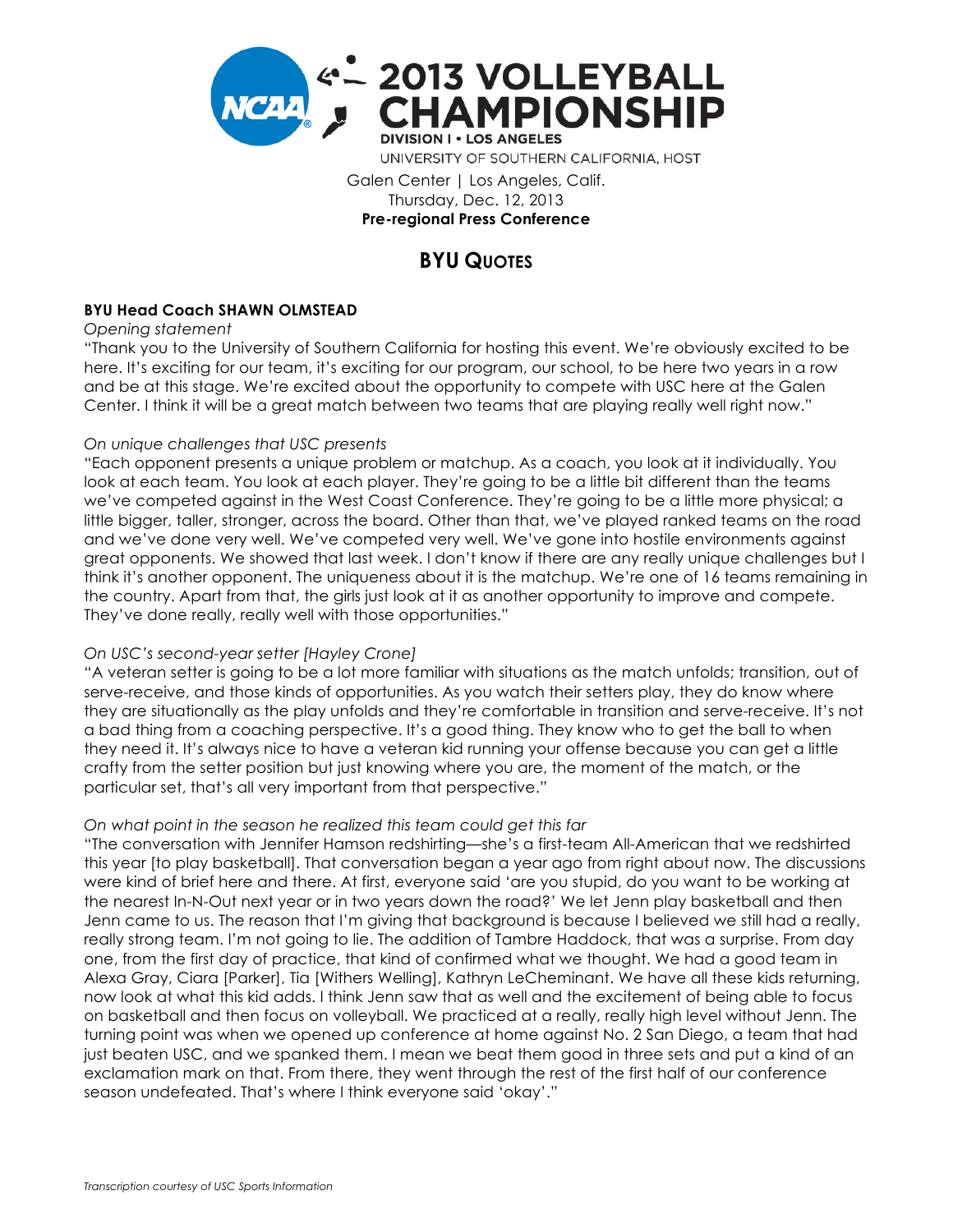

Galen Center | Los Angeles, Calif. Thursday, Dec. 12, 2013 **Pre-regional Press Conference**

# **BYU QUOTES**

### *On what Tambre Haddock offers on the court that is unique*

"She knows she's got the green light if there ever was one [as does Alexa]. What I love about Tambre is that if she gets blocked or hits it out, the kid is going to come back with a full head of steam. She's not going to get tentative. She's not going to look to tip the ball or roll-shot the ball or just keep it in. She's going to come back even harder. She's going to jump a little higher and she's going to hit a little harder. That's what we liked about Tambre. She's brought that physical part of the game to our team. It's unique when a kid gets blocker or hit it out, that they just find a way to put the ball away. It's one thing to keep preaching it to them, and they'll still do it, but she brings that to our team. She's an unbelievable addition to our team and our program. She engages with everyone on this team and she also brings experience of playing in the NCAA tournament for two years from another program. She was at Northern Colorado and was a starter since she was a freshman – so two years of playing on this stage and that has been a real asset for this team."

#### *On the key to beating USC*

"Listening to these two players, I like their approach. I'm not saying that this is just another match. I get what it is. The kids get what it is. That's been our approach to every match. Here's our opponent. Here's what we do best. Here's how we can better ourselves. They've shown that they are getting better and better at the right time. We're just going to work on improving ourselves. We'll get after it. With a team like USC, you've got to put the pressure on them. You've got to dig them and block them and try to touch their attacks; receive serve well. If we can shore up our side, I like what we can do. I like the way that we can compete. We've shown that ability to do it against both ranked and unranked teams. This is a group that's not just pleased to be back where they were last year. They're hungry and they're ready to get after it for something more."

#### **ALEXA GRAY, So.**

#### *On unique challenges USC presents*

"I guess they're different in that their conference is really strong. They have to be a bit more physical, hit the ball harder to get the balls down, but a volleyball team is a volleyball team and they're just another opponent."

#### *On a particular turning point in the season*

"I think probably the San Diego game was where I felt that we could come back to the sweet 16 and even further. I just knew that our team had a lot of fight and a lot of heart. I could see that in the players and how we practice. After our first tournament, we got off to a rocky start, but after that, we just kept getting better. I was really excited because I knew what we could do and what we could do together."

#### *On the key to beating USC*

"On our side of the court, we need to stay clean and be aggressive, hit the ball hard. If they score a few points, we'll come back even harder. If they're up, we're going to keep fighting, and if we're up, we're going to keep fighting even harder to gain momentum to get as far as we can."